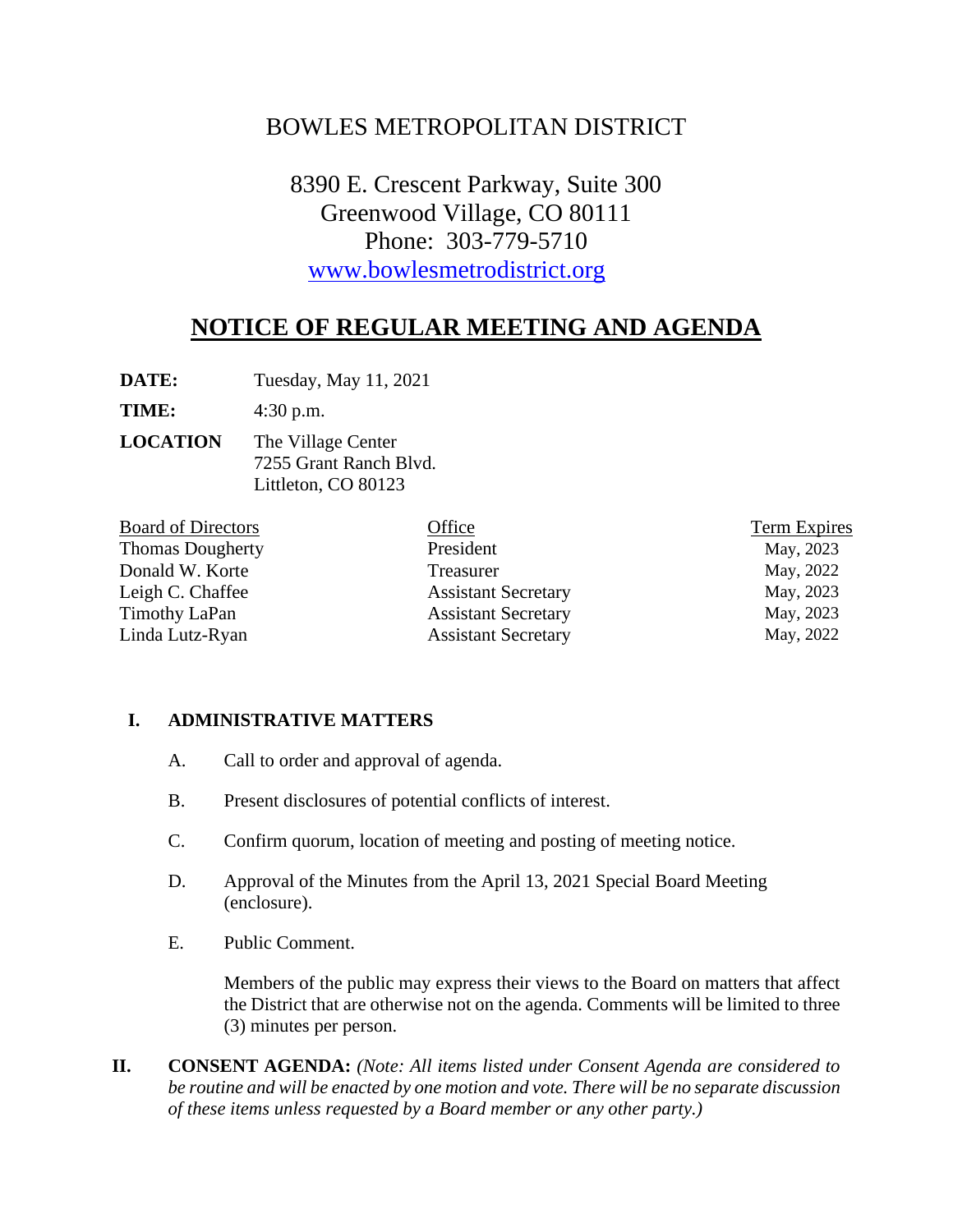A. Other.

#### **III. FINANCIAL MATTERS**

- A. Review and consider acceptance of March 31, 2021 unaudited financial statements (enclosure).
- B. Review and Approve Claims in the amount of \$18,296.91(enclosure).
- C. Other.

## **IV. MANAGER MATTERS**

- A. Operational Updates and Action Items
	- 1. Designscapes:
		- a. General Update (enclosure).
		- b. Turf Restoration Update.
		- c. Proposal for Irrigation Gate Valves for \$37,653.80 (enclosure).
		- d. Basketball Area Planting Proposal in the amount of \$8,048.00 and Renderings (enclosures).
		- e. Proposal for Blue Heron Park planting 12' Spruce in the amount of \$2,085.00 (enclosure).
		- f. Proposal for lilacs Tract K behind Hillsboro in the amount of \$615.00 (enclosure).
		- g. Proposal for Sunset Park rock for triangular bed in the amount of \$784.00 (enclosure).
		- h. Proposal for Sunset Park Spring Snow Crabtree plantings in the amount of \$2,543.00 (enclosure).
		- i. Proposal for East Sunset Park planting in the amount of \$2,198.00 (enclosure).
		- j. Proposal for West Sunset Park planting Radiant Crabtree in the amount of \$1,085.00 (enclosure).
		- k. Proposal for south Sunset park planting in the amount of \$4,911.00 (enclosure).
		- l. Proposal for Sunset parking lot planting in the amount of \$2,521.00 (enclosure).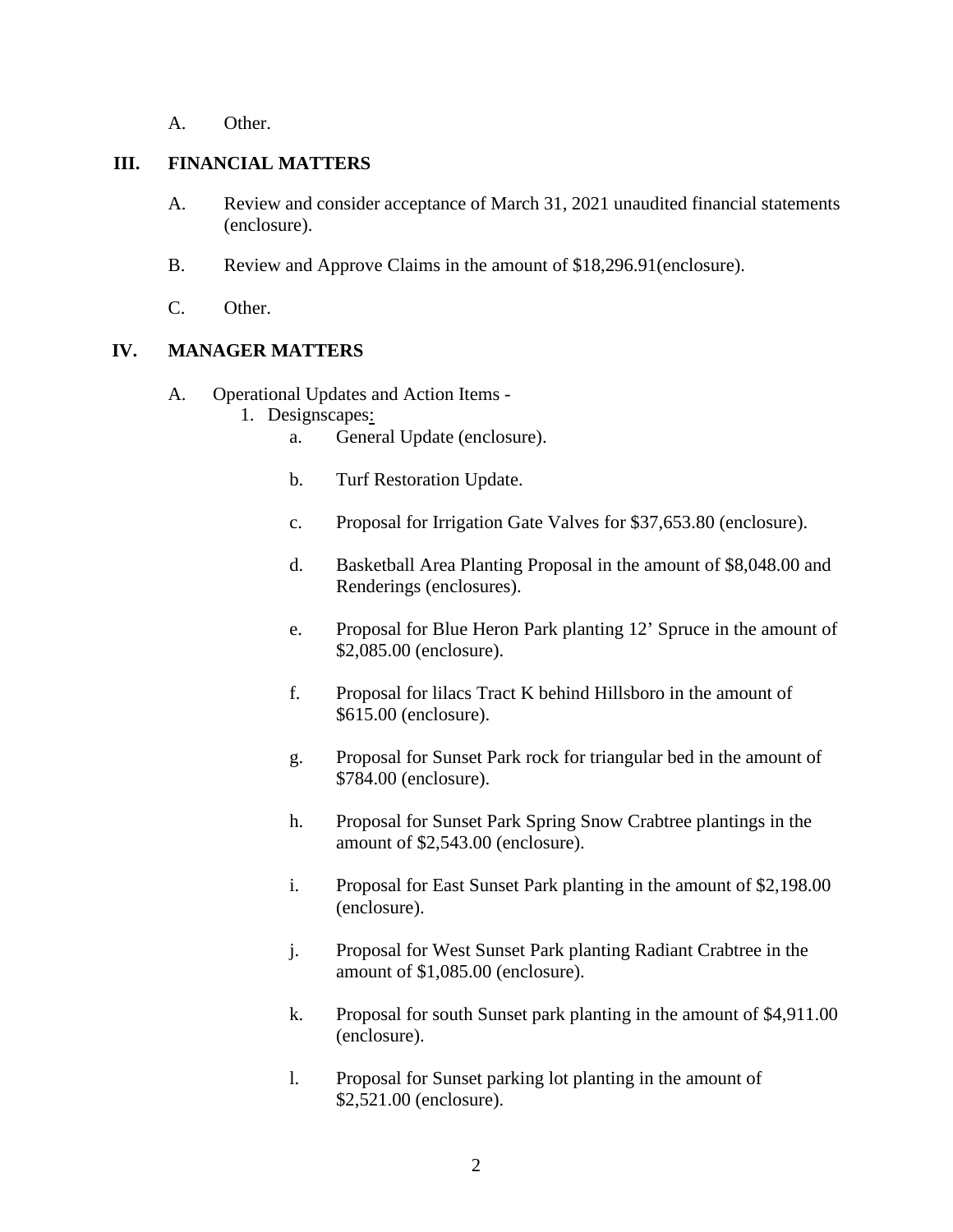- m. Proposal for roundabout flower planting and Glove Spruce replacement in the amount of \$2,335.00 (enclosure).
- n. Discuss South Sunset Park and basketball court tree removal/replacement (enclosures).
- o. Proposed Tree Replacement for 5769 S. Depew Circle (enclosure).
- p. Sports Field Mowing Map.
- q. Irrigation Mapping.
- 2. Davey Tree:
	- a. General Update (enclosure).
	- b. Proposal for removal of two damaged trees 5795 W. Berry Ave.: \$2,215.00 and \$2,395.00 (enclosure).
- 3. Homestead Painting:
	- a. Wrought Iron Fence Update.
	- b. Fence Repair Proposals.
		- 1. 5795 W. Berry Ave. Option 1: \$660.00; Option 2: \$850.00 (enclosure).
		- 2. 5440 S. Gray St. \$1,490.00 (enclosure).
		- 3. Isthmus Park \$3,290.00 (plus extra \$180.00 to stain trash enclosure if requested) (enclosure).
		- 4. Invoice to ratify (enclosure).
- 4. Park Update:
	- a. General Update.
	- b. Discuss/Approve Park Policy Update and Next Steps (enclosure).
	- c. Trash Can and Table Replacement Update.
- 5. Capital Projects:
	- a. Update on Concrete and Asphalt Projects.
- 6. Signage Update:
	- a. Isthmus Park.
	- b. Informational Signs.
	- c. Trail Signs.